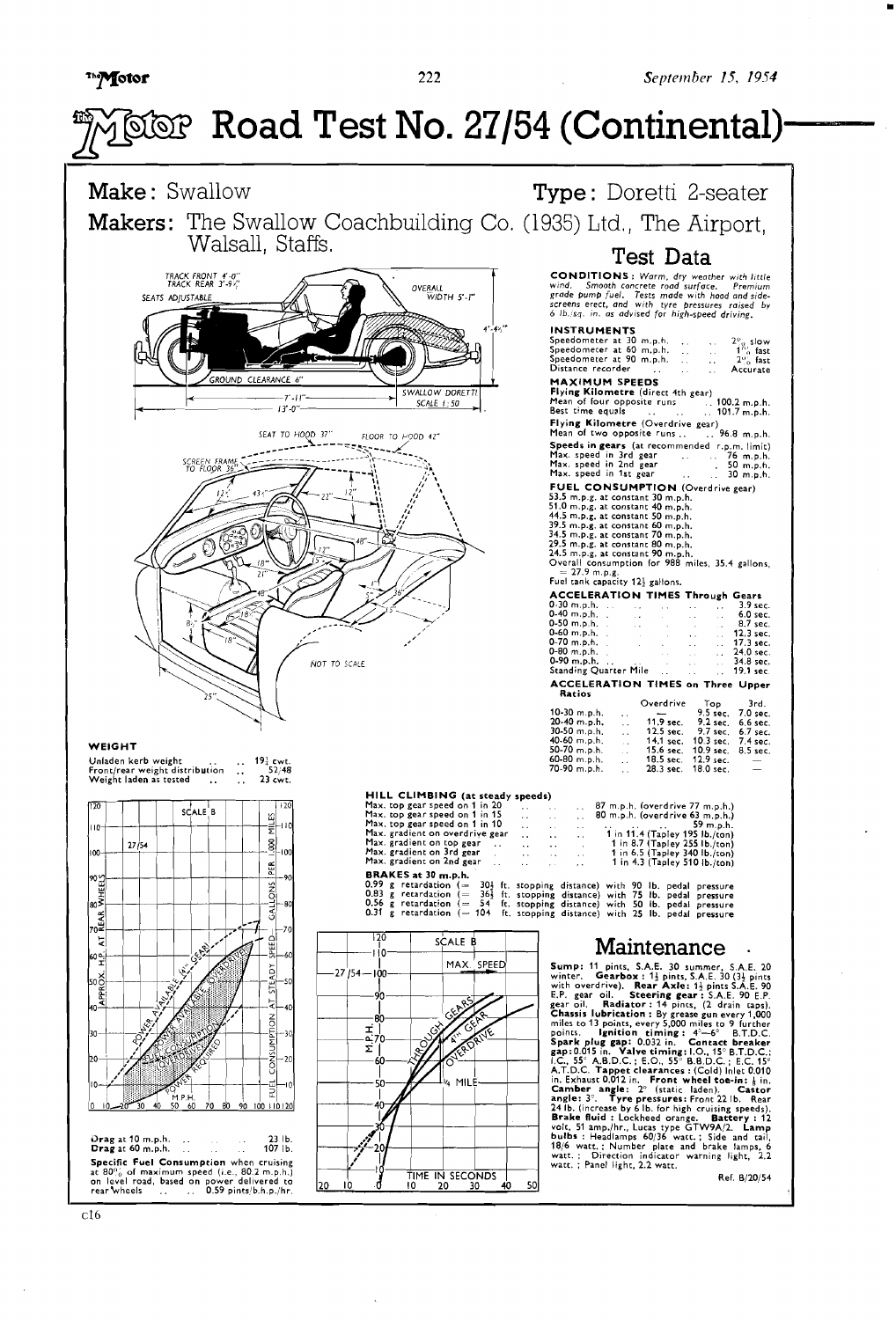*THE MOTOR* 



# A Luxurious, Fast and Economical Coach-built 2-litre Sports Car

**COMBINING good looks with modest wind resistance, the Doretti body is metal framed and combines with the reinforced tubular chassis to make this on exceptionally rigid open car. Conversion from open to closed trim is rapid, even without leaving the car.** 

'OR a manufacturer not currently<br>engaged in the motor industry, to venture with his first model into the field of high-performance sports cars requires considerable courage; when, in so doing, he produces a car which will not only hold its own in that field, but also looks well and is quite moderately priced, it may be regarded as a remarkable achieve-<br>ment. The Swallow Doretti, first an-The Swallow Doretti, first announced to the public at the beginning of this year and released upon the home market two months ago, has a maximum speed of just over **100** m.p.h.. handles well and costs around **L1,100** inclusive of purchase tax; its looks may be judged from the accompanying pictures.

Powered by the 2-litre Triumph engine, with Triumph gearbox and transmission (including optionally the Laycock de Normanville overdrive), and front suspension units in modified form, the Doretti is of quite individual design in chassis and body. At its announcement, special reference was made to the strength and rigidity of the chassis frame, and an opportunity to prove this arose in our recent test of the car, which included some **700** miles on the worst of Belgium's frequently very rough roads. It must be said straight away that a certain amount of "working" of the body was apparent **on** the more destructive surfaces, notable at the usual point between the strongly braced scuttle and relatively unsupported doors. Open cars in which this does not happen are, however, very few indeed, and especially in view of its

## In Brief

| Price (with overdrive) £817 plus purchase<br>tax £341 10s. 10d., equals £1,158 10s.<br>10d.; (without overdrive £777 basic,<br>£1,101 17s. 6d. total). |
|--------------------------------------------------------------------------------------------------------------------------------------------------------|
| $\ldots$ 1,991 c.c.<br>Capacity                                                                                                                        |
| $19\frac{1}{4}$ cwt.<br>Unladen kerb weight                                                                                                            |
| $\dots$ 27.9 m.p.g.<br>Fuel consumption                                                                                                                |
| $100.2$ m.p.h.<br>Maximum speed                                                                                                                        |
| Maximum speed on 1 in 20                                                                                                                               |
| gradient<br>87 m.p.h.                                                                                                                                  |
| Maximum top gear gradient 1 in 8.7                                                                                                                     |
| Acceleration:                                                                                                                                          |
| 10-30 m.p.h. in top<br>$\ldots$ 9.5 sec.                                                                                                               |
| 0-50 m.p.h. through gears 8.7 sec.                                                                                                                     |
| Gearing: 20.2 m.p.h. in top at 1,000                                                                                                                   |
| r.p.m. (24.6 m.p.h. in overdrive);                                                                                                                     |

**83.5 m.p.h. at 2,500 ft. per min. piston speed (102 m.p.h. in overdrive).** 



light weight the Doretti may be accounted far better than most in this respect.

It may, on the face of it, appear a little strange to open a review of a sports car with remarks upon the strength of the bodywork. The Doretti was, in fact, developed with an eye upon two aspects of the American market: the enthusiasts for European-type sports cars, and those who want a fast and good-looking car which is easy to drive and to sit in.

A sleek, practical body which would not rapidly deteriorate was therefore of some importance, but the rigid frame naturally has a more fundamental effect upon the behaviour of the car. The small chassis deflections caused by the Belgian roads referred to appear to be within fine enough limits rot to upset the roadholding, even when bumps are met with just at the most awkward part of a corner. Modern, fairly soft, suspension depends upon a really stiff base, and the Doretti has just that.

Firm to the degree normally expected of a modern sports car, the springing is quite soft enough for passenger comfort, which is helped by deeply upholstered bucket seats, although the ear may be slightly

offended by the sound of punishment obviously being taken over rough cobblestones. Wheel movement is extremely well damped, and even with tyres inflated to the 6 Ib./sq. in. extra pressure recommended for continuous high speeds there is no tendency to patter. Standing start acceleration tests showed surprisingly little wheelspin on the dry concrete of the Jabbeke motor road, and the suspension as a whole is a good compromise, giving reasonable riding comfort but keeping the wheels firmly on the ground the whole time.

The Bishop cam steering gear is well suited to the car, lightness and very positive feel being combined most happily. At the same time no jarring is felt through the spring-spoked steering wheel, which might with advantage be adjustable telescopically for the driver who prefers to sit well away from it. The car follows its given path with precision, and is reassuringly stable when, for instance, the longitudinal ridges between concrete road slabs are crossed and recrossed at maximum speed.

There is sufficient castor action, but in cornering less understeer than is fashionable. Roll is slight, and the rear wheels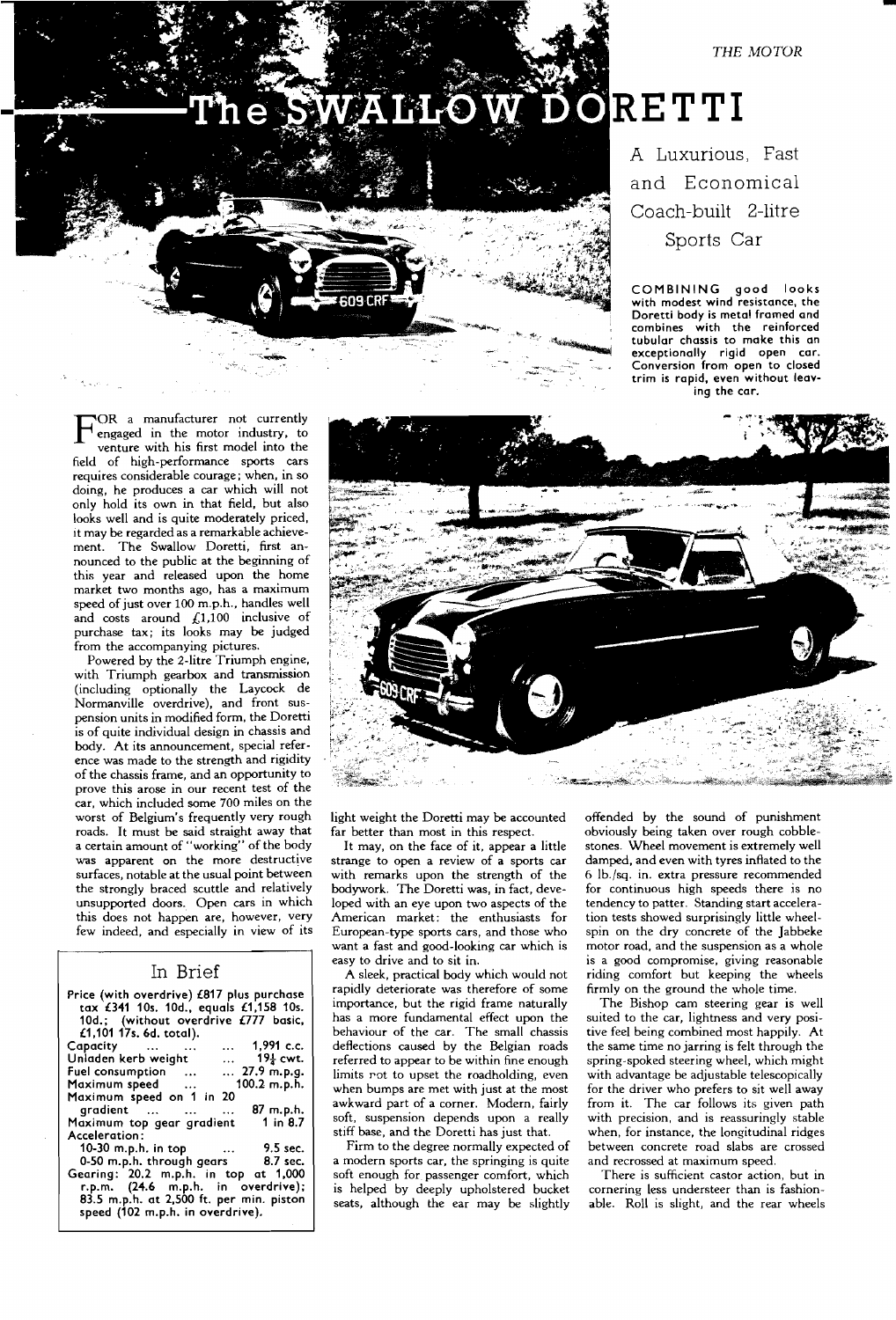

 $UPRIGHT sets are very well upholstered. Visible also is leather trimming  
\nover the padded scuttle edge, the central gear lever two capacious pockets in  
\nover the padded scuttle edge, the central gear lever two capacious pockets in$ over the padded scuttle edge, the central gear lever, two capacious pockets in the doors, and a large transmission hump which proved rather too warm on the test model.

eventually lose adhesion first, quite definitely, but with ample preliminary warning. It is, in fact, the kind of roadholding which is fun for the experienced driver, and also safe for the novice.

The brakes seem to be in keeping "seem to be" because on the test car, which had been supplied at short notice, there was some erratic grabbing, possibly due to dust In one of the front drums. However, when Tapley meter and pedal pressure gauge were applied, the trouble had temporarilv cured itself; and the remarkably good figure of  $0.99$  g retardation was recorded for only 90 lb. pressure. A pullup hand brake of the fly-off type is placed a trifle awkwardly, high up on the propeller shaft tunnel between the seats

#### **Comfortable Seating**

The cockpit shows evidence of thinking along the right lines, but with a few irritating details still left unsolved. The bucket seats are well-padded, and are very comfortable indeed for those who like to sit bolt upright. Anvone who tries to adopt a more reclining position will find himself without support for the small of his back. A fair measure of protection is offered by the body sides, vet a driver of medium height sits high enough to have a good view without peering over the wheel. Both wings are visible, of course, over the slop ing bonnet, as well as an apparently purposeless bulge in the middle. The headroom with the car closed is adequate for the really tall driver and heavy rain failed to penetrate the car with sidescreens in position. The central driving mirror gives a wide outlook with hood up or down. Unusual frameless plastic sidescreens fit over lugs in the doors, and can be slid backwards slightly to provide ventilation. Hinged hand-signalling panels are incorporated in the sidescreens, providing some fresh air so long as there was sufficient friction in the hinges to keep them open. With sidescreens ercct and hood down, there is less draught than in many open cars, and indeed on a day of real summer

WELL TRIMMED and well furnished, the interior has neat and visible instruments, with a rather confusing array of push-pull switches in the centre. Interior door handles are well placed inside the large pocket.

the occupants can be uncomfortably hot. quite even burble, rather loud but free The absence of any kind of bonnet louvres from embarrassing resonances at any speed. The absence of any kind of bonnet loweres half a 5-gallon oil drum, split along its axis

perhaps plays some part in forcing hot air and there was only relatively little pinking<br>to escape below the floor, and interior on ordinary English and Belgian premium to escape below the floor, and interior on ordinary English and Belgian premium space is limited somewhat by a very bulky grades of fuel. The advantages of the space is limited somewhat by a very bulky grades of fuel. The advantages of the cylindrical cover—in size approximating to Lavcock overdrive are apparent both in cylindrical cover---in size approximating to  $\equiv$  Lavcock overdrive are apparent both in half a 5-gallon oil drum, split along its axis a quieter running at speeds over about 20

SOLO motoring in cold weather can be both comfortable and well ventilcied, with the interior heater operating beneath the threequarter tonneau cov

### **The Swallow Doretti** -

--which connects the clutch bell-housing and the central iever of the remote controlled 4-speed gearbox. When not operating the clutch, the left foot has to be retracted to a position rather near the dip switch or under the pedals, but the pedals themselves are weil placed and do their respective jobs smoothly and positively.

Fully suitable for dawdling in traffic or out of it. the Doretti nevertheless likes to be driven, and the delightful Triumph gearbox in particular is a permanent lure for the enthusiast. The engine revs freely, to a red-line limit of 5,000 r.p.m., at which it shows no siqns of bursting. On the car with which we were concerned there were some indications that the engine was not vet at its best after less than  $3,000$  miles. and an appreciably higher top speed was registered in direct 4th gear than in over-